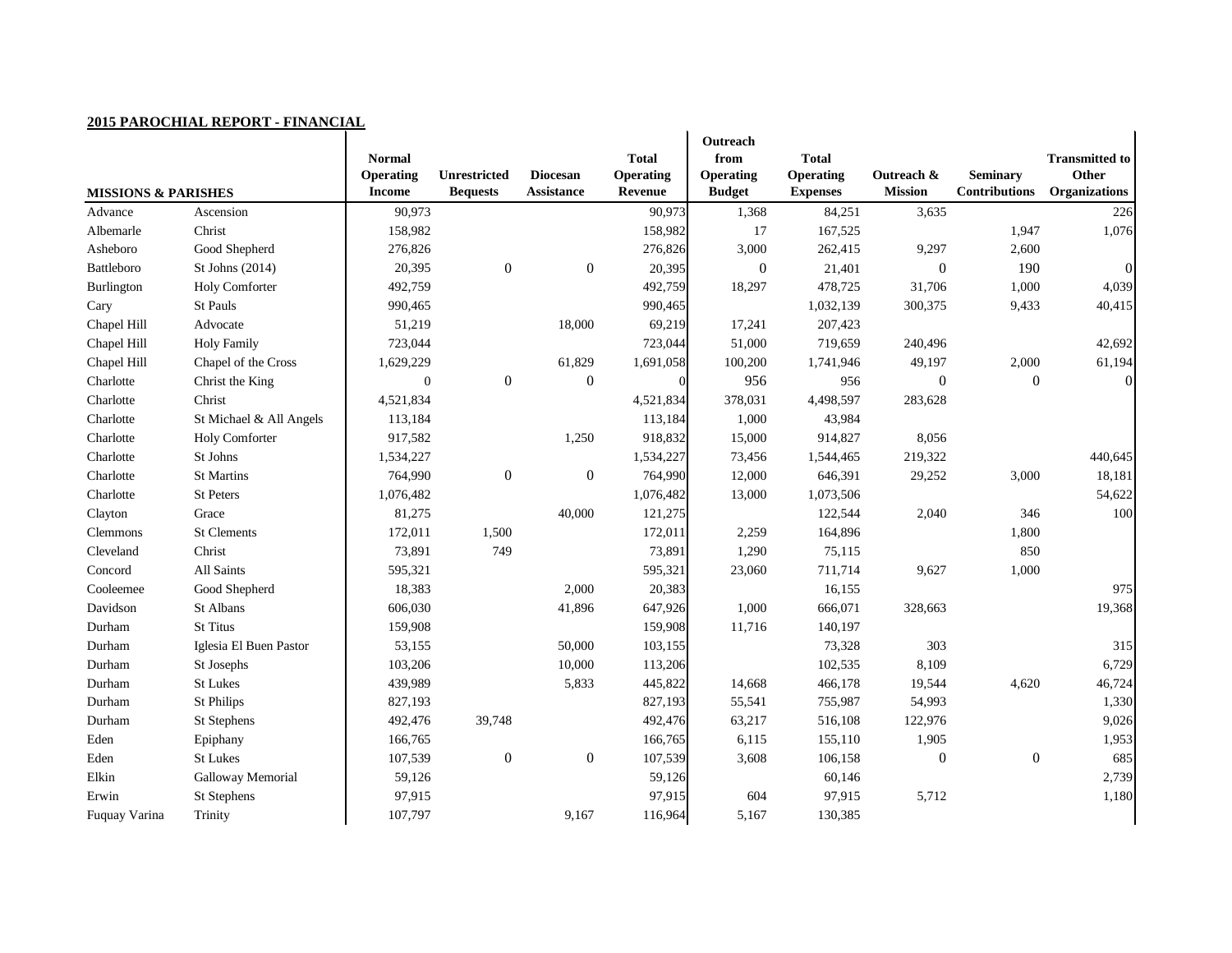|                                | <u> 2015 PAROCHIAL REPORT - FINANCIAL</u> |                                                    |                                 |                                      |                                             |                                                       |                                                     |                              |                                         |                                                        |
|--------------------------------|-------------------------------------------|----------------------------------------------------|---------------------------------|--------------------------------------|---------------------------------------------|-------------------------------------------------------|-----------------------------------------------------|------------------------------|-----------------------------------------|--------------------------------------------------------|
| <b>MISSIONS &amp; PARISHES</b> |                                           | <b>Normal</b><br><b>Operating</b><br><b>Income</b> | Unrestricted<br><b>Bequests</b> | <b>Diocesan</b><br><b>Assistance</b> | <b>Total</b><br><b>Operating</b><br>Revenue | Outreach<br>from<br><b>Operating</b><br><b>Budget</b> | <b>Total</b><br><b>Operating</b><br><b>Expenses</b> | Outreach &<br><b>Mission</b> | <b>Seminary</b><br><b>Contributions</b> | <b>Transmitted to</b><br>Other<br><b>Organizations</b> |
| Garner                         | St Christophers                           | 53,414                                             |                                 |                                      | 53,414                                      | 3,751                                                 | 38,330                                              |                              |                                         |                                                        |
| Greensboro                     | All Saints                                | 204,832                                            |                                 |                                      | 204,832                                     | 19,586                                                | 243,722                                             | 3,241                        |                                         | 11,021                                                 |
| Greensboro                     | <b>Holy Spirit</b>                        | 36,611                                             |                                 |                                      | 36,611                                      | 824                                                   | 33,067                                              |                              |                                         |                                                        |
| Greensboro                     | Redeemer                                  | 149,110                                            |                                 |                                      | 149,110                                     | 380                                                   | 169,543                                             | 473                          |                                         |                                                        |
| Greensboro                     | <b>Holy Trinity</b>                       | 1,721,633                                          |                                 |                                      | 1,721,633                                   | 159,816                                               | 1,740,762                                           | 511,170                      |                                         | 4,544                                                  |
| Greensboro                     | <b>St Andrews</b>                         | 339,678                                            | 2,184                           |                                      | 339,678                                     | 5,768                                                 | 374,757                                             |                              |                                         |                                                        |
| Greensboro                     | St Barnabas                               | 127,045                                            |                                 |                                      | 127,045                                     |                                                       | 128,170                                             |                              | 1,223                                   | 12,970                                                 |
| Greensboro                     | St Francis                                | 648,468                                            |                                 |                                      | 648,468                                     |                                                       | 646,027                                             | 16,192                       | 4,000                                   | 34,324                                                 |
| Halifax                        | St Mark                                   | 44,053                                             |                                 |                                      | 44,053                                      | 300                                                   | 29,141                                              |                              |                                         |                                                        |
| Hamlet                         | All Saints                                | 53,915                                             |                                 |                                      | 53,915                                      | 455                                                   | 50,623                                              | 4,505                        |                                         |                                                        |
| Haw River                      | <b>St Andrews</b>                         | 77,402                                             |                                 |                                      | 77,402                                      | 451                                                   | 79,615                                              | 7,271                        |                                         | 1,800                                                  |
| Henderson                      | <b>Holy Innocents</b>                     | 224,471                                            | 7,493                           |                                      | 224,471                                     | 350                                                   | 193,548                                             | 2,066                        | 2,400                                   | 47,959                                                 |
| Henderson                      | St Johns                                  | 13,472                                             | $\boldsymbol{0}$                | $\overline{0}$                       | 13,472                                      | 250                                                   | 13,449                                              | 250                          | $\boldsymbol{0}$                        | $\vert 0 \vert$                                        |
| <b>High Point</b>              | St Christophers                           | 172,640                                            |                                 |                                      | 172,640                                     |                                                       | 159,886                                             |                              |                                         |                                                        |
| <b>High Point</b>              | St Marys                                  | 881,120                                            |                                 |                                      | 881,120                                     | 22,542                                                | 837,644                                             | 3,853                        | 6,000                                   | 5,760                                                  |
| Hillsborough                   | <b>St Matthews</b>                        | 508,696                                            |                                 |                                      | 508,696                                     | 32,218                                                | 460,776                                             | 16,815                       | 3,000                                   | 921                                                    |
| Huntersville                   | <b>St Marks</b>                           | 353,705                                            |                                 |                                      | 353,705                                     | 13,964                                                | 345,820                                             | 45,466                       |                                         | 4,591                                                  |
| Jackson                        | The Saviour                               | 27,650                                             |                                 |                                      | 27,650                                      | 1,550                                                 | 25,843                                              |                              |                                         | 6,896                                                  |
| Kernersville                   | <b>St Matthews</b>                        | 134,508                                            | 75,000                          |                                      | 134,508                                     | 443                                                   | 46,832                                              | 400                          | 200                                     |                                                        |
| Laurinburg                     | St Davids                                 | 63,911                                             |                                 |                                      | 63,911                                      | 1,013                                                 | 61,842                                              |                              |                                         |                                                        |
| Lexington                      | Grace                                     | 319,480                                            |                                 |                                      | 319,480                                     | 17,078                                                | 301,304                                             | 177,092                      | 500                                     |                                                        |
| Littleton                      | St Alban                                  | 50,501                                             |                                 |                                      | 50,501                                      | 1,500                                                 | 49,250                                              |                              |                                         | 1,713                                                  |
| Louisburg                      | St Matthias (2014)                        | 9,159                                              | $\boldsymbol{0}$                | $\mathbf{0}$                         | 9,159                                       | $\boldsymbol{0}$                                      | 13,069                                              | $\boldsymbol{0}$             | $\boldsymbol{0}$                        | $\vert 0 \vert$                                        |
| Louisburg                      | St Pauls                                  | 79,438                                             |                                 |                                      | 79,438                                      | 300                                                   | 61,339                                              | 1,359                        | 100                                     |                                                        |
| Mayodan                        | Messiah                                   | 59,263                                             |                                 |                                      | 59,263                                      |                                                       | 63,418                                              | 4,888                        |                                         |                                                        |
| Monroe                         | St Pauls                                  | 266,337                                            |                                 |                                      | 266,337                                     | 5,900                                                 | 271,379                                             | 1,339                        |                                         | 7,314                                                  |
| Mooresville                    | St James                                  | 25,528                                             |                                 | 1,999                                | 27,527                                      | 2,566                                                 | 25,790                                              | 3,651                        |                                         |                                                        |
| Mooresville                    | St Patrick                                | 434,792                                            |                                 |                                      | 434,792                                     | 9,919                                                 | 447,892                                             |                              |                                         | 8,268                                                  |
| <b>Mount Airy</b>              | Trinity                                   | 214,851                                            | 20,021                          |                                      | 214,851                                     |                                                       | 206,105                                             | 11,413                       |                                         |                                                        |
| Oxford                         | St Cyprians                               | 72,326                                             |                                 | 3,120                                | 75,446                                      |                                                       | 70,606                                              | 2,000                        | 450                                     | 600                                                    |
| Oxford                         | St Stephens                               | 201,373                                            |                                 |                                      | 201,373                                     | 3,350                                                 | 216,662                                             | 14,900                       |                                         | 1,500                                                  |
| Pittsboro                      | St Bartholomews                           | 165,480                                            | 13,508                          |                                      | 165,480                                     |                                                       | 153,732                                             | 13,610                       | 1,309                                   | 13,428                                                 |
| Raleigh                        | Christ                                    | 2,467,012                                          |                                 |                                      | 2,467,012                                   | 213,918                                               | 2,467,012                                           | 167,599                      |                                         | 119,769                                                |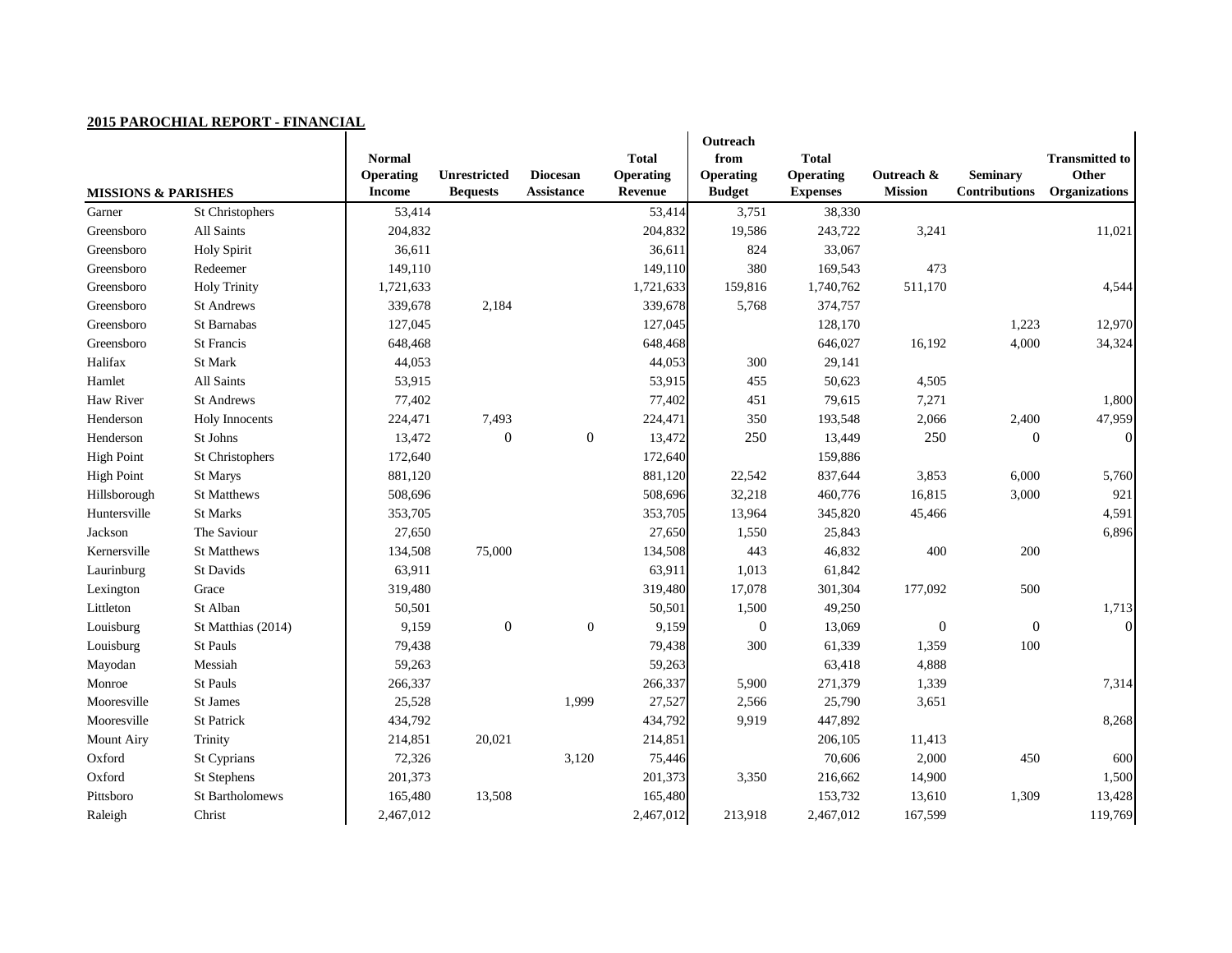| POLY L'ARO CHARL REA ORT<br><b>MISSIONS &amp; PARISHES</b> | <b>THURSDAY</b>        | <b>Normal</b><br><b>Operating</b><br><b>Income</b> | <b>Unrestricted</b><br><b>Bequests</b> | <b>Diocesan</b><br><b>Assistance</b> | <b>Total</b><br><b>Operating</b><br><b>Revenue</b> | Outreach<br>from<br><b>Operating</b><br><b>Budget</b> | <b>Total</b><br><b>Operating</b><br><b>Expenses</b> | Outreach &<br><b>Mission</b> | <b>Seminary</b><br><b>Contributions</b> | <b>Transmitted to</b><br>Other<br><b>Organizations</b> |
|------------------------------------------------------------|------------------------|----------------------------------------------------|----------------------------------------|--------------------------------------|----------------------------------------------------|-------------------------------------------------------|-----------------------------------------------------|------------------------------|-----------------------------------------|--------------------------------------------------------|
| Raleigh                                                    | Good Shepherd          | 909,234                                            | 200,000                                | $\overline{0}$                       | 909,234                                            | 115,292                                               | 924,935                                             | 47,164                       | $\boldsymbol{0}$                        | 2,187                                                  |
| Raleigh                                                    | Nativity               | 457,663                                            | $\boldsymbol{0}$                       | $\boldsymbol{0}$                     | 457,663                                            | 7,719                                                 | 448,626                                             | $\overline{0}$               | $\overline{0}$                          |                                                        |
| Raleigh                                                    | St Ambrose             | 450,898                                            |                                        |                                      | 450,898                                            | 4,512                                                 | 455,218                                             |                              | 1,500                                   | 1,906                                                  |
| Raleigh                                                    | St Marks               | 275,424                                            |                                        |                                      | 275,424                                            | 4,000                                                 | 285,894                                             | 14,716                       |                                         | 2,052                                                  |
| Raleigh                                                    | St Michaels            | 1,692,975                                          |                                        |                                      | 1,692,975                                          | 86,028                                                | 1,645,581                                           | 18,617                       | 500                                     | 37,363                                                 |
| Raleigh                                                    | <b>St Timothys</b>     | 373,691                                            |                                        |                                      | 373,691                                            | 3,000                                                 | 455,772                                             | 5,500                        |                                         |                                                        |
| Reidsville                                                 | <b>St Thomas</b>       | 181,380                                            |                                        |                                      | 181,380                                            |                                                       | 181,380                                             | 935                          |                                         | 14,850                                                 |
| Ridgeway                                                   | Good Shepherd          | 8,654                                              |                                        |                                      | 8,654                                              | 400                                                   | 8,507                                               |                              |                                         |                                                        |
| Roanoke Rapids                                             | All Saints             | 146,154                                            |                                        |                                      | 146,154                                            |                                                       | 138,235                                             | 12,505                       |                                         |                                                        |
| Rockingham                                                 | Messiah                | 9,631                                              |                                        |                                      | 9,631                                              |                                                       | 12,560                                              |                              |                                         |                                                        |
| <b>Rocky Mount</b>                                         | Epiphany (2014)        | 15,570                                             | $\boldsymbol{0}$                       | $\boldsymbol{0}$                     | 15,570                                             | 125                                                   | 17,303                                              | $\overline{0}$               | 195                                     | $\overline{0}$                                         |
| <b>Rocky Mount</b>                                         | Good Shepherd          | 453,829                                            |                                        |                                      | 453,829                                            | 5,826                                                 | 449,907                                             | 15,253                       |                                         | 4,202                                                  |
| <b>Rocky Mount</b>                                         | <b>St Andrews</b>      | 293,451                                            |                                        |                                      | 293,451                                            | 1,672                                                 | 301,070                                             | 6,304                        |                                         | 1,565                                                  |
| Roxboro                                                    | <b>St Marks</b>        | 20,547                                             |                                        |                                      | 20,547                                             | 2,000                                                 | 58,002                                              | 2,000                        |                                         |                                                        |
| Salisbury                                                  | <b>St Lukes</b>        | 416,654                                            |                                        |                                      | 416,654                                            | 10,800                                                | 405,083                                             | 1,312                        |                                         | 2,750                                                  |
| Salisbury                                                  | St Matthew             | 27,900                                             |                                        |                                      | 27,900                                             | 840                                                   | 29,023                                              |                              | 250                                     |                                                        |
| Salisbury                                                  | St Pauls               | 52,758                                             |                                        |                                      | 52,758                                             | 1,455                                                 | 53,908                                              |                              |                                         | 220                                                    |
| Sanford                                                    | St Thomas              | 305,801                                            | 31,100                                 |                                      | 305,801                                            | 11,100                                                | 321,821                                             |                              |                                         |                                                        |
| <b>Scotland Neck</b>                                       | Trinity                | 84,842                                             |                                        |                                      | 84,842                                             |                                                       | 83,498                                              |                              | 737                                     |                                                        |
| Seven Lakes                                                | St Mary Magdalene      | 66,351                                             |                                        |                                      | 66,351                                             | 4,253                                                 | 65,911                                              |                              |                                         | 3,887                                                  |
| Smithfield                                                 | San Jose               | 7,944                                              |                                        |                                      | 7,944                                              |                                                       | 500                                                 |                              |                                         |                                                        |
| Smithfield                                                 | St Paul                | 250,901                                            | 14,635                                 |                                      | 250,901                                            | 3,600                                                 | 238,529                                             | 7,203                        | 2,500                                   | 471                                                    |
| <b>Southern Pines</b>                                      | <b>Emmanuel Parish</b> | 943,637                                            |                                        |                                      | 943,637                                            | 193,177                                               | 1,164,128                                           | 208,488                      |                                         | 35,742                                                 |
| Speed                                                      | St Marys               | 15,779                                             | 150                                    | $\boldsymbol{0}$                     | 15,779                                             | $\boldsymbol{0}$                                      | 12,406                                              | $\overline{0}$               | $\boldsymbol{0}$                        | $\Omega$                                               |
| Statesville                                                | Trinity                | 248,675                                            |                                        |                                      | 248,675                                            |                                                       | 238,098                                             |                              |                                         |                                                        |
| Tarboro                                                    | Calvary                | 332,648                                            |                                        |                                      | 332,648                                            | 4,500                                                 | 332,889                                             | 34,947                       | 3,200                                   |                                                        |
| Tarboro                                                    | St Luke                | 29,618                                             |                                        |                                      | 29,618                                             |                                                       | 22,146                                              | 1,495                        |                                         | 600                                                    |
| Tarboro                                                    | St Michael             | 68,021                                             |                                        |                                      | 68,021                                             | 4,895                                                 | 39,206                                              |                              |                                         |                                                        |
| Wadesboro                                                  | All Souls              | 7,517                                              |                                        |                                      | 7,517                                              |                                                       | 7,865                                               |                              |                                         |                                                        |
| Wadesboro                                                  | Calvary                | 125,803                                            |                                        |                                      | 125,803                                            | 200                                                   | 131,536                                             |                              |                                         |                                                        |
| <b>Wake Forest</b>                                         | St Johns               | 266,381                                            |                                        |                                      | 266,381                                            | 5,100                                                 | 495,094                                             | 153,706                      |                                         | 7,230                                                  |
| <b>Walnut Cove</b>                                         | Christ                 | 42,610                                             | $\boldsymbol{0}$                       | $\boldsymbol{0}$                     | 42,610                                             | 1,000                                                 | 40,038                                              | 1,339                        | 471                                     | $\vert 0 \vert$                                        |
| Warrenton                                                  | Emmanuel               | 65,250                                             | 10,113                                 |                                      | 65,250                                             | 1,889                                                 | 65,250                                              |                              | 650                                     | 1,000                                                  |